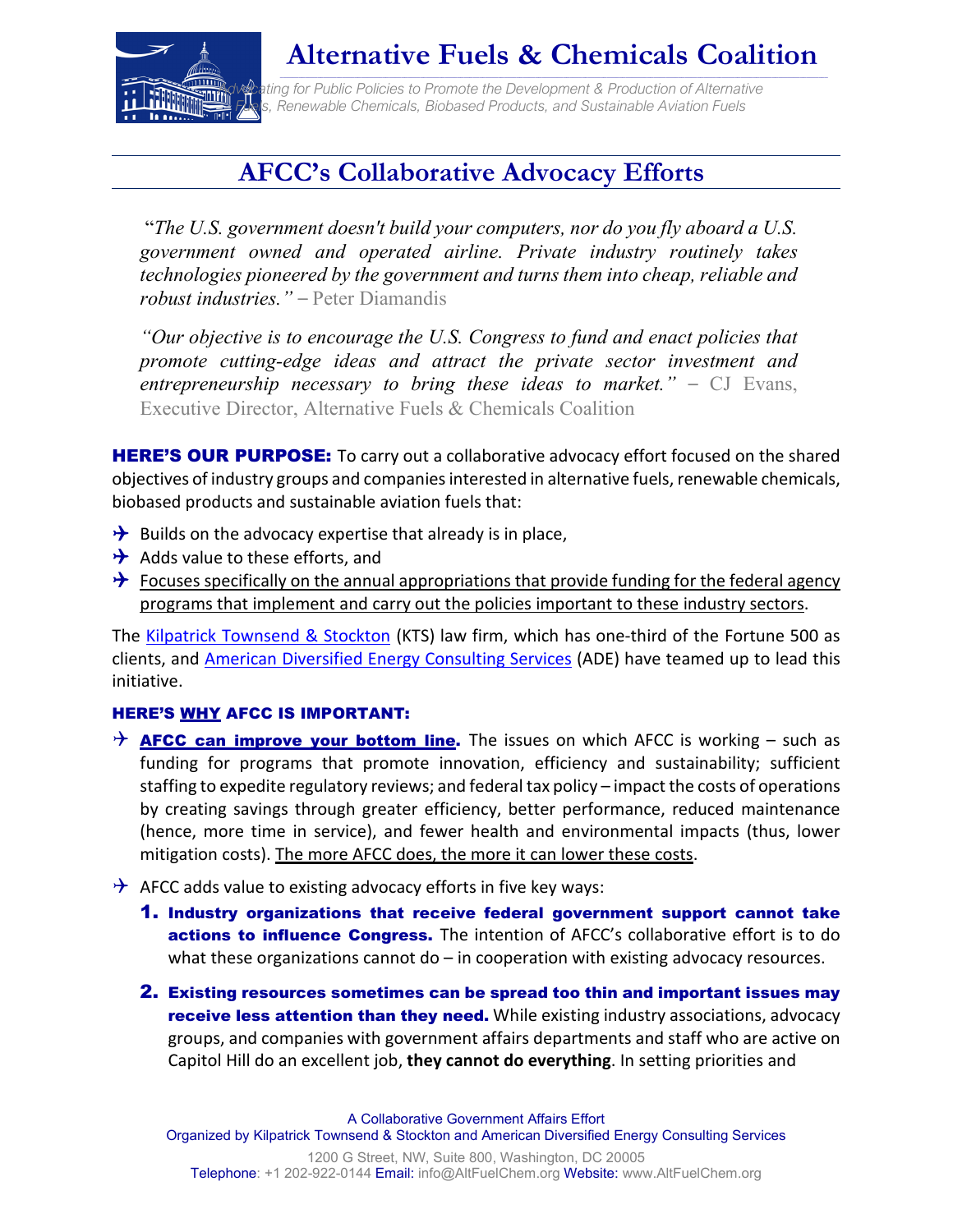

focusing resources on priority issues, some issues have to be given less attention. I**ssues that are not a central area of interest – or which have only a tangential or indirect impact on these interests – often, of necessity, receive less attention.**

- 3. AFCC makes additional resources available**.** AFCC has two programmatic focuses: (a) advocating for Congressional appropriations to support programs and policies that promote broader use of alternative fuels, renewable chemicals, biobased products and sustainable aviation fuels. This, to ensure sufficient federal agency staffing to carry out these programs, and agency missions and functions (such as expedited regulatory reviews and federal tax policies); (b) advocating for, promoting, and initiating legislation that advances the interests of the alternative fuel, renewable chemical, biobased product and sustainable aviation fuel sectors.
- 4. AFCC is monitoring appropriations and legislative issues related to alternative fuels, renewable chemicals, biobased products, and sustainable aviation fuels. This effort is aimed at:
	- $\checkmark$  Supplementing and coordinating with the work that is being done by other associations, groups, and firms.
	- $\checkmark$  Avoiding losses such as those that almost occurred during the 115<sup>th</sup> Congress when the FY2018 appropriations bills passed by the House and reported out of the Senate Appropriations Committee rescinded or greatly restricted funds and eliminated staff for renewable energy programs.

**AFCC's advocacy was successful** in its first year of operations in restoring funding in the FY2020 Consolidated Appropriations Act at prior year funding levels for all but four programs for which AFCC had advocated. The programs that did not receive funding had not been funded for several years but, because they have the potential to offer value to AFCC's member companies, AFCC had attempted to revive these programs. The results of AFCC's advocacy can be seen at: [Results of AFCC FY2020 Requests](https://7bdc9ed1-5541-4922-aeae-2573761cb763.filesusr.com/ugd/7694c1_4d500e47f25442888ddbe7922b01396f.pdf) and Final FY2020 [Funding Levels.](https://7bdc9ed1-5541-4922-aeae-2573761cb763.filesusr.com/ugd/7694c1_6ad2f2ef692a4f7ab42997e6762a86fa.pdf)

5. Current priorities: **AFCC has identified 37 "industry-critical" priorities in the fiscal year FY2021 appropriations that have been proposed in the President's FY2021 Budget**. *These are programs whose authorizations or appropriations have expired and not been renewed, or have been targeted for significant cuts or elimination in the President's Budget.*

### HERE'S WHAT ELSE AFCC IS DOING:

AFCC works to:

- $\rightarrow$  Identify federal budget appropriation issues important to the alternative fuels, renewable chemicals, biobased products and sustainable aviation fuel sectors that have the potential of being overlooked or not getting the attention they need,
	- **–** Say, because a company and its advocates are focusing on other higher priority issues;
	- **–** Because a company and its advocates are working on broader federal issues and do not have the time or sufficient technical expertise to address; or
	- **–** Because an issue is being overshadowed by other issues or is advancing with little attention or notice.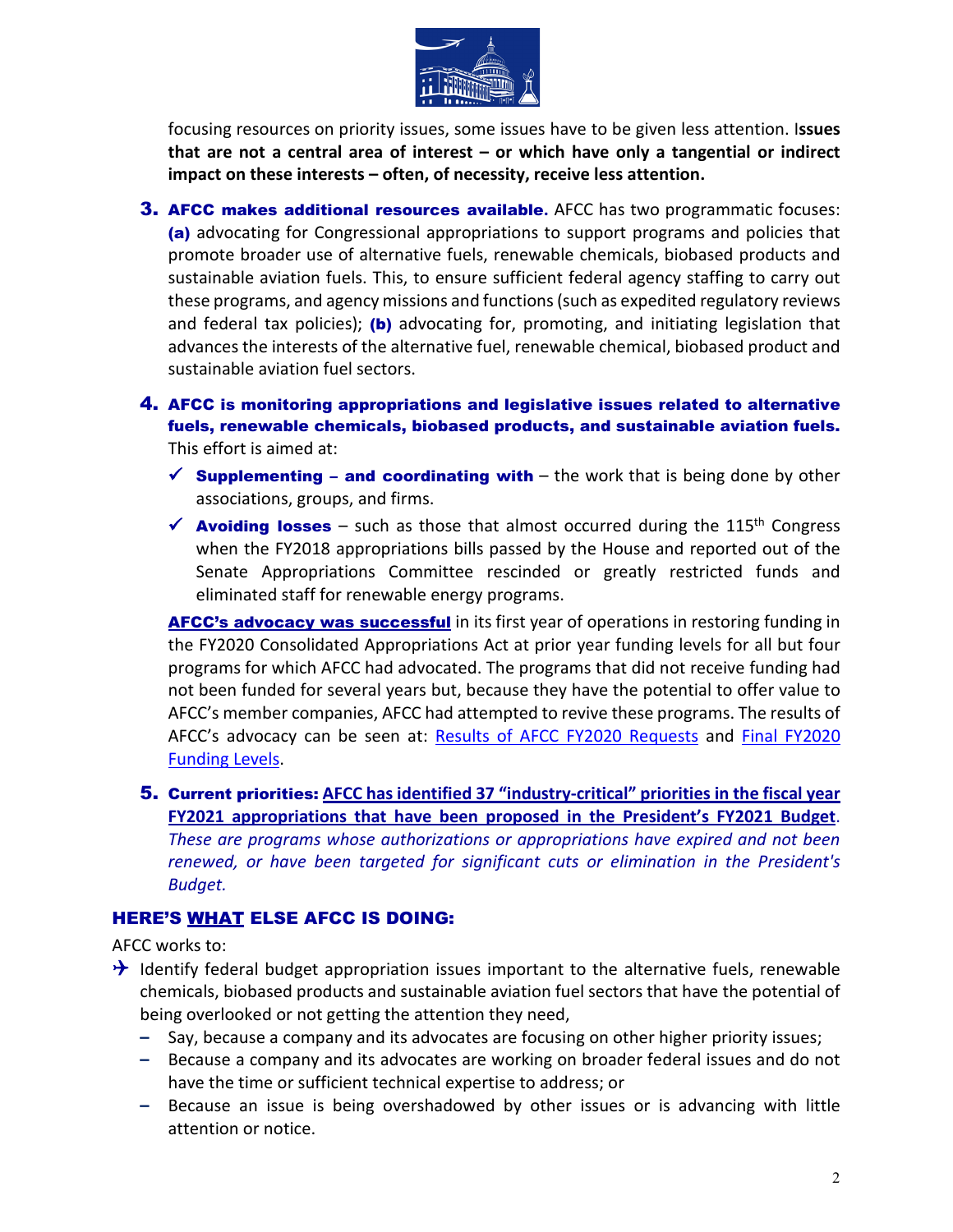- $\rightarrow$  Determine how best to address these issues with existing and fill-in-the-gaps resources by:
	- **1. Maintaining contact and communicating** with its member companies and the industry associations whose interests are affected;
	- 2. Building on existing channels of communication, or where there is sensitivity surrounding advocacy on these issues, establishing a separate channel of communication;
	- 3. Maintaining regular contact (in addition to the contacts already in place) with federal agencies – and the individuals within these agencies – who oversee and implement the programs important to the alternative fuels, renewable chemicals, biobased products, and sustainable aviation fuel industries for the sole purpose of having direct communication and feedback re: agency, division, and department budgets, program priorities, and implementation steps (to help identify budget line items, current and future program priorities, and program fixes that would be useful to pursue through appropriations and other bills advancing in the U.S. Congress);
	- 4. Keeping a running tally of the common issues related to alternative fuel, renewable chemical, biobased product, and sustainable aviation fuel interests – including research and development, energy security, environmental sustainability, the development and deployment of alternative fuels and chemicals, fuel and chemical certification and qualification, and technological and operational innovations that have application to the aviation industry  $-$  as well as other related issues that are being addressed by each company and industry association and their advocacy firms;
	- **5. Focusing on technical issues** important to the alternative fuels, renewable chemicals, biobased products and sustainable aviation fuel sectors;
	- **6. Sending out alerts** when an issue is being overlooked or not adequately addressed;
	- **7. Determining how to collaborate** on these issues; as well as
	- 8. Determining how to avoid duplicative efforts so existing advocacy resources can be better utilized and directed toward the issues of concern;
	- **9. Ensuring consistent messaging** by sharing suggested talking points and exchanging information on the talking points that have the most impact in Hill meetings;
	- **10. Responding to issues as needed** by  $(1)$  filling in gaps,  $(2)$  providing technical expertise, (3) communicating with the companies and groups that are taking the lead in addressing issues of importance to the alternative fuels, renewable chemicals, biobased products and sustainable aviation fuel sectors, (4) making separate mention on behalf of individual members on issues of importance to those members, and (5) bringing as much influence as possible to bear on priority issues.

#### HERE'S HOW AFCC IS CARRYING OUT THESE INITIATIVES:

- **→ A team dedicated to AFCC** is being co-led by **Mark J. Riedy**, who chairs KTS's Energy Team and is a leading project finance attorney; and **CJ Evans**, Managing Director of ADE.
- → An **Executive Vice President for Policy**, Rina Singh, PhD., with over 16 years of industry and Hill experience (see [Welcome, Rina Singh\)](https://docs.wixstatic.com/ugd/7694c1_a53f974b52f34a739b8179eb04c2e54e.pdf), handles the day-to-day operations of AFCC.
- $\rightarrow$  An online forum and email alert system has been established to disseminate updated information and allow for feedback and input (see [www.AltFuelChem.org\)](http://www.altfuels.net/).